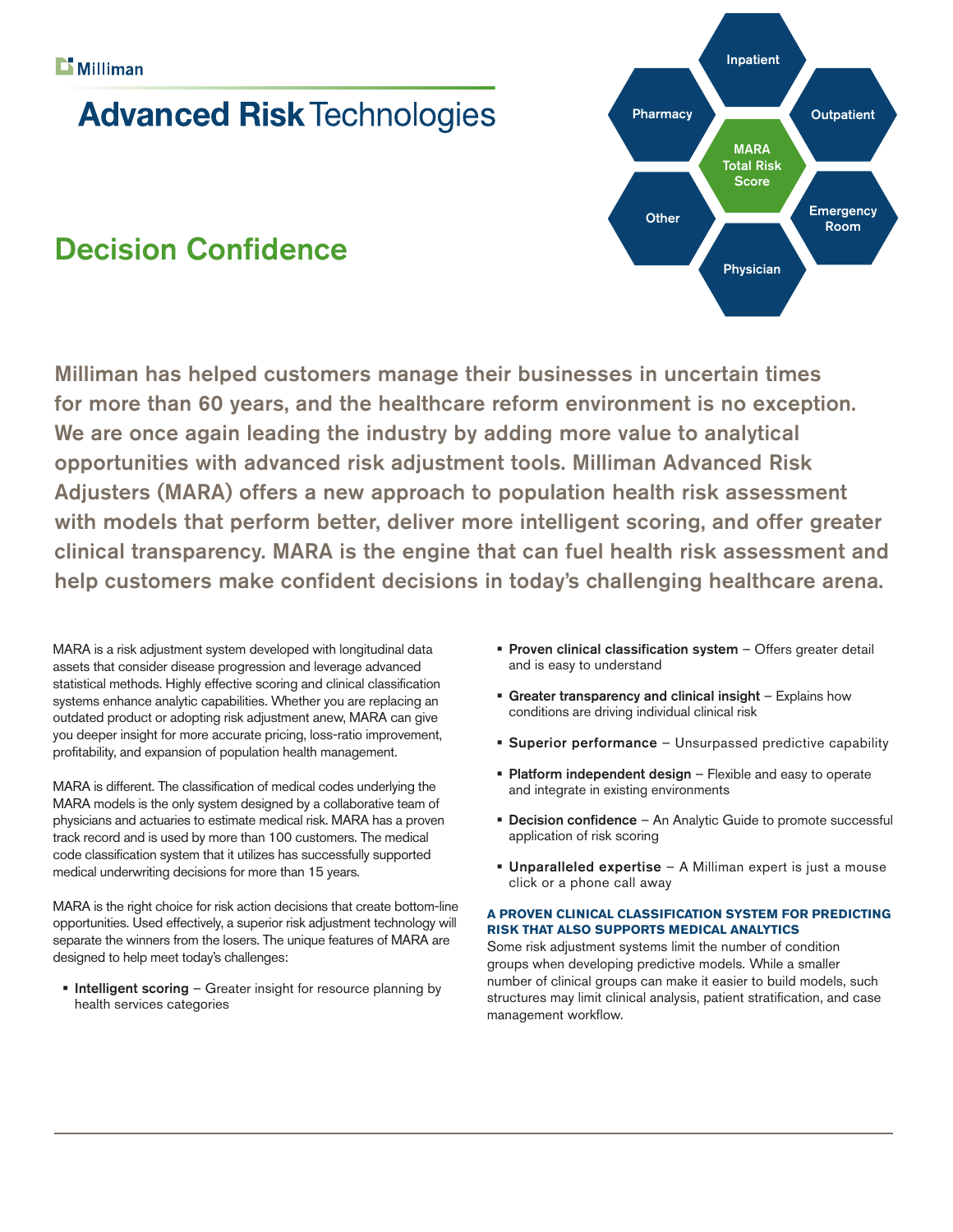More than 1,000 condition groups with clear clinical labels profile medical problems that drive risk:

- Anemia
- **Congestive heart failure**
- Diabetes mellitus
- **Hypertension**
- Osteoarthritis
- Pneumonia
- COPD
- Sinusitis
- **Retinal Detachment**
- **Injury-rotator cuff**
- Chest pain
- **Back pain**
- **Spinal stenosis**
- Cataracts
- **Pregnancy**
- Etc.

"MARA's clinical risk drivers are the 'jewel' in helping us understand the effect of medical problems on risk in a way we never understood with other vendors' tools." – PCMH clinical case manager

#### **GREATER CLINICAL TRANSPARENCY FOR MEDICAL MANAGERS**

MARA enhances the value of risk assessment by delivering greater transparency than other risk adjustment vendors. Clinical transparency lends more meaning to risk scores and better support to clinical decisions. MARA's clinical risk drivers offer a fresh approach in population health risk analysis. Complex case assessment and care support decisions can be made with more confidence when there is an understanding of the contributions made by medical problems. MARA reveals the percent contributions for each disease and medical condition affecting the clinical portion of risk scores.



#### **ACTIONABLE INSIGHT FOR CARE MANAGEMENT WORKFLOW DECISIONS**

With a total risk score of 4.24, the example individual above is sicker than average—heart disease and diabetes account for more than 50% of the expected risk in the prediction period, but other manageable conditions influence risk. MARA provides a transparent view of these clinical risk factors and how they influence expected costs and resources, which can improve risk actions and lead to reduced risks and improved quality. These advanced capabilities make MARA the best choice for clinical risk stratification and clinical workflow decisions.

#### **THE MOST INTELLIGENT SCORING EXPANDS THE VALUE OF RISK ADJUSTMENT**

A single risk score that captures a member's relative risk as compared with an average population is simply not enough for complex decisions, nor is it necessarily useful for care management. With healthcare decisions becoming more and more complex, it is time for risk scoring systems to evolve, too. MARA's ability to provide risk scores by key health services categories puts it ahead of the curve.

Customers can depend on MARA for more intelligent scoring. Every MARA model produces category risk scores that explain the expected resource use for key health service components, including inpatient, outpatient, emergency room, physician, drugs, and other services. MARA can help you get a better handle on the utilization of health services, adjust for risk expectations at the resource level, measure and profile efficiency by service category, and set a more accurate budget. This intelligent risk scoring system makes MARA a most valuable asset for managing decisions under healthcare reform.

#### **SUPERIOR PERFORMANCE**

In today's healthcare reform environment, the importance of predictive accuracy is striking, especially when the use of millions or even billions of healthcare dollars will be based on risk scores. As performance measures and payments are adjusted for illness burden, model accuracy becomes a valuable asset to any healthcare entity considering payment reforms.

The superior performance of new risk adjustment models like MARA has encouraged the industry to move decisively away from demographic-based premium and payment systems. The predictive accuracy of risk adjustment models is typically judged by the R-squared  $(R<sup>2</sup>)$  statistic or the percentage of variation explained by the model. Other statistics are also important to consider, such as mean average prediction error (MAPE), predictive ratios (PRs), or ratios of the mean predicted to mean actual expenditures for biased subsets of populations, such as a disease cohort, groups of employers, or providers.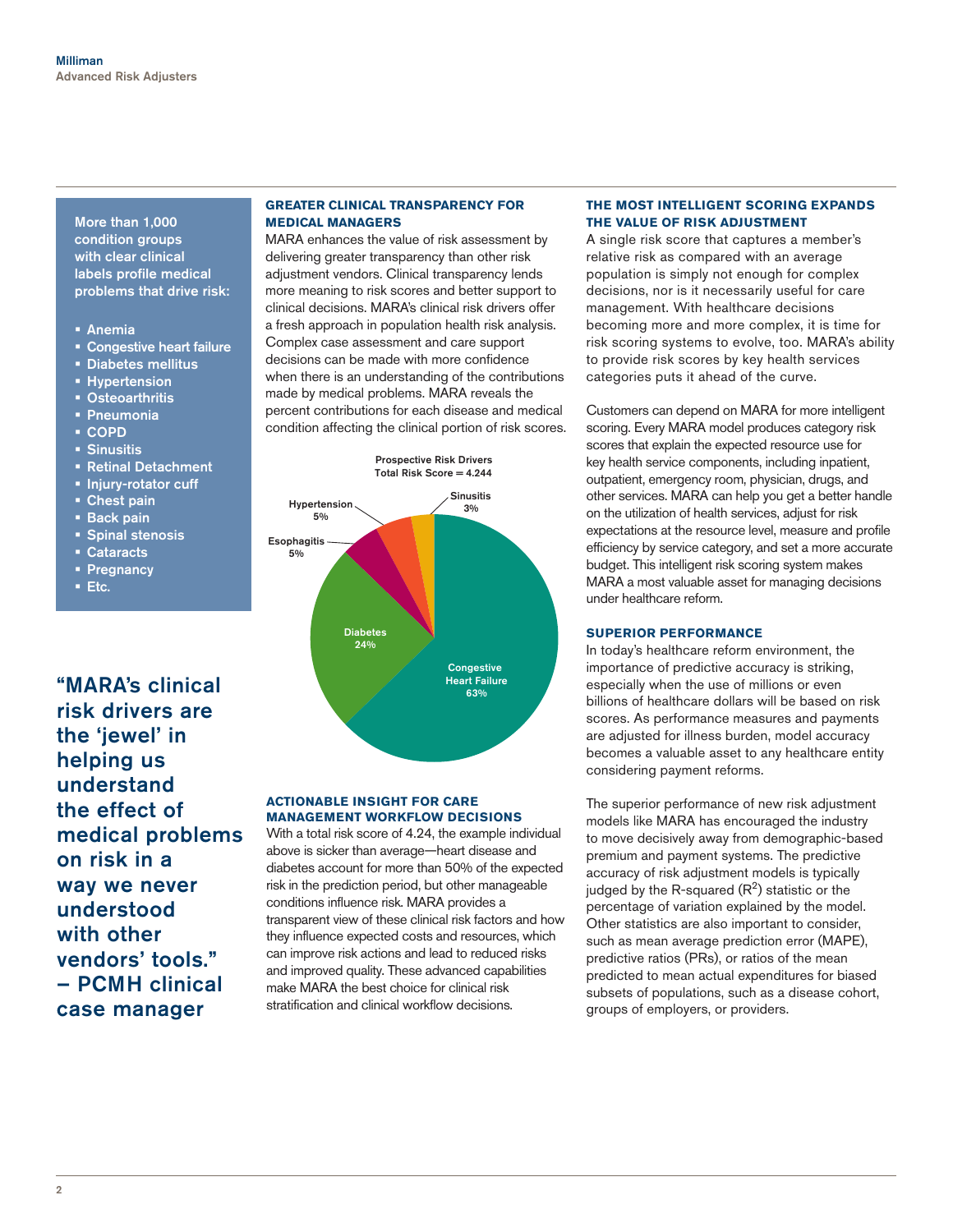#### **MARA'S INPATIENT RISK SCORES AND ADMISSIONS ARE HIGHLY CORRELATED**

The prospective inpatient (IP) risk score is not only a strong predictor of overall inpatient costs but also does very well in predicting actual admissions.



*The findings of an independent pre-post study of admissions showed a strong correlation between MARA's calculated prospective IP score and the proportion of people with that score who actually had a hospitalization. In other words, the higher the IP score, the greater is the likelihood of actual hospitalization. When there is a need to reduce hospital admissions, an IP risk score can be a powerful stratification variable for medical management workflow.* 

Recent performance evaluations prove the value of MARA risk adjustment models when compared with well-known competitors. In a client-sponsored model evaluation, MARA outperformed competitor models in critical areas:

- $\blacksquare$  A higher  $R^2$  and lower MAPE
- **Superior performance in every level** of risk stratification
- **IP Score is highly correlated with likelihood of** hospital admissions for key disease groups
- **Better suited for high-cost case predictions**

In a simulation of the 2007 Society of Actuaries study of claims-based risk-adjustment vendors, MARA models also outperformed competitor entries, with higher  $R^2$  and lower MAPE.

#### **TECHNICALLY FRIENDLY, FLEXIBLE SOFTWARE**

MARA is quick to install and highly flexible when a tight integration is needed for automated processing and reporting. System-independent and component-based design allows for deployment in diverse technology environments.The userfriendly design of the MARA software means that no additional third-party products are required for operations.

| <b>Operating System</b> | <b>MARA Supported</b> |
|-------------------------|-----------------------|
| <b>Windows</b>          |                       |
| <b>UNIX</b>             |                       |
| Linux                   |                       |
| Integration             |                       |
| <b>NET API</b>          |                       |
| <b>Java API</b>         |                       |
| <b>Web Service</b>      |                       |

Do you want a more comprehensive profile of risk and clinical information? MARA helps you put it all together: Scores, conditions, and clinical risk drivers

- Concurrent and prospective risk
- Transform the IP score to a probability of hospitalization
- • Flag conditions on the STAR or AHRQ list of "avoidable" for admission
- **Convert scores to dollars**